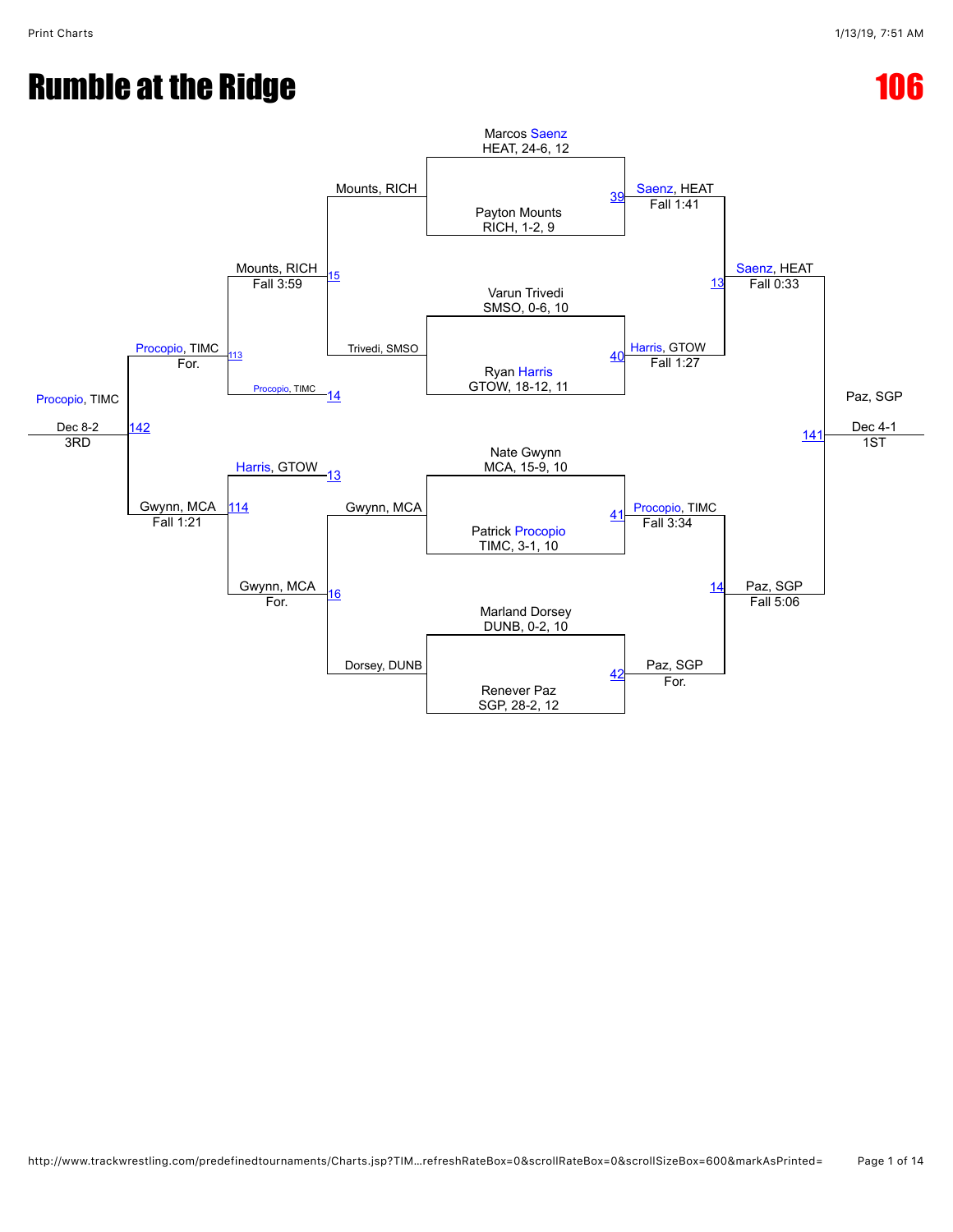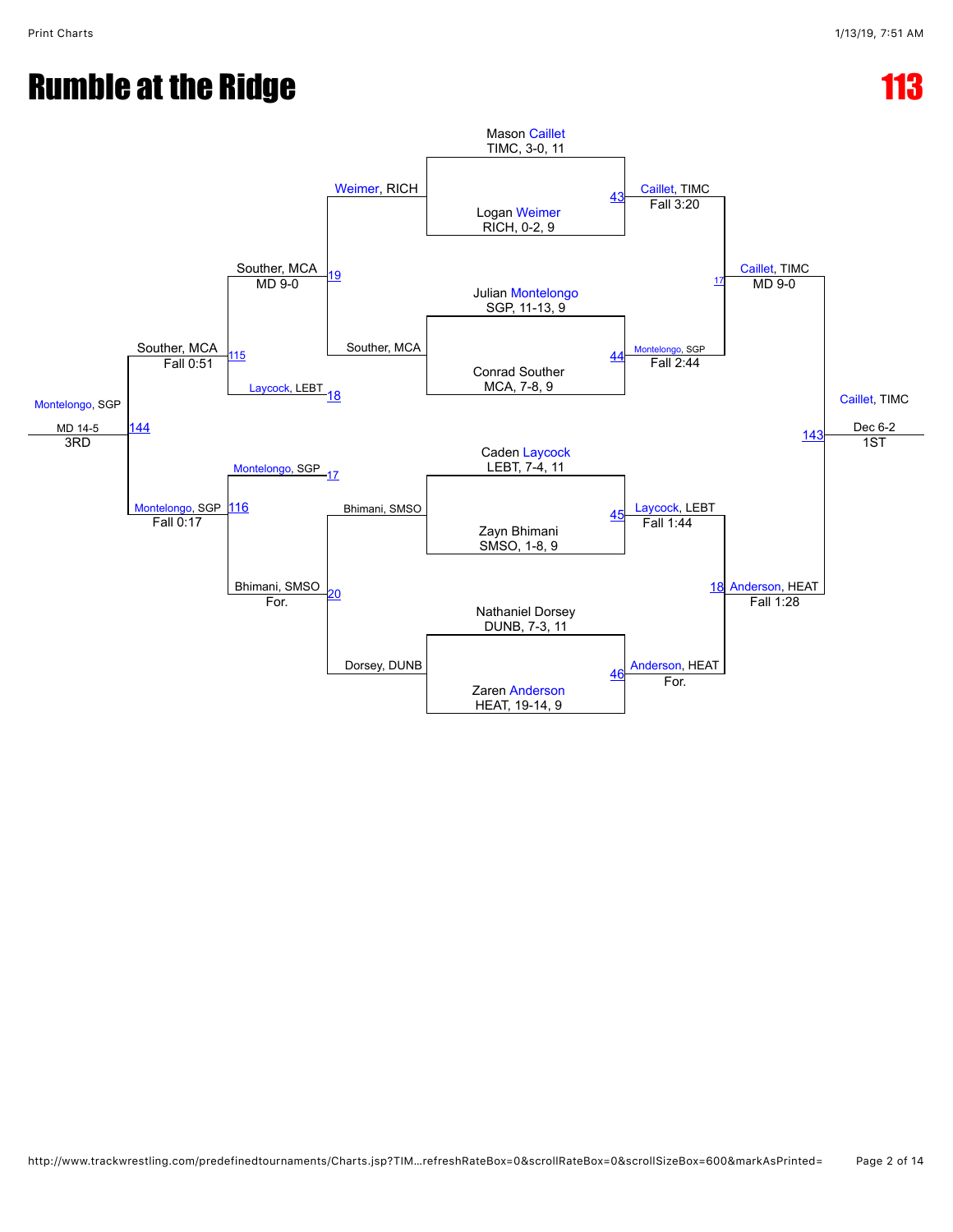

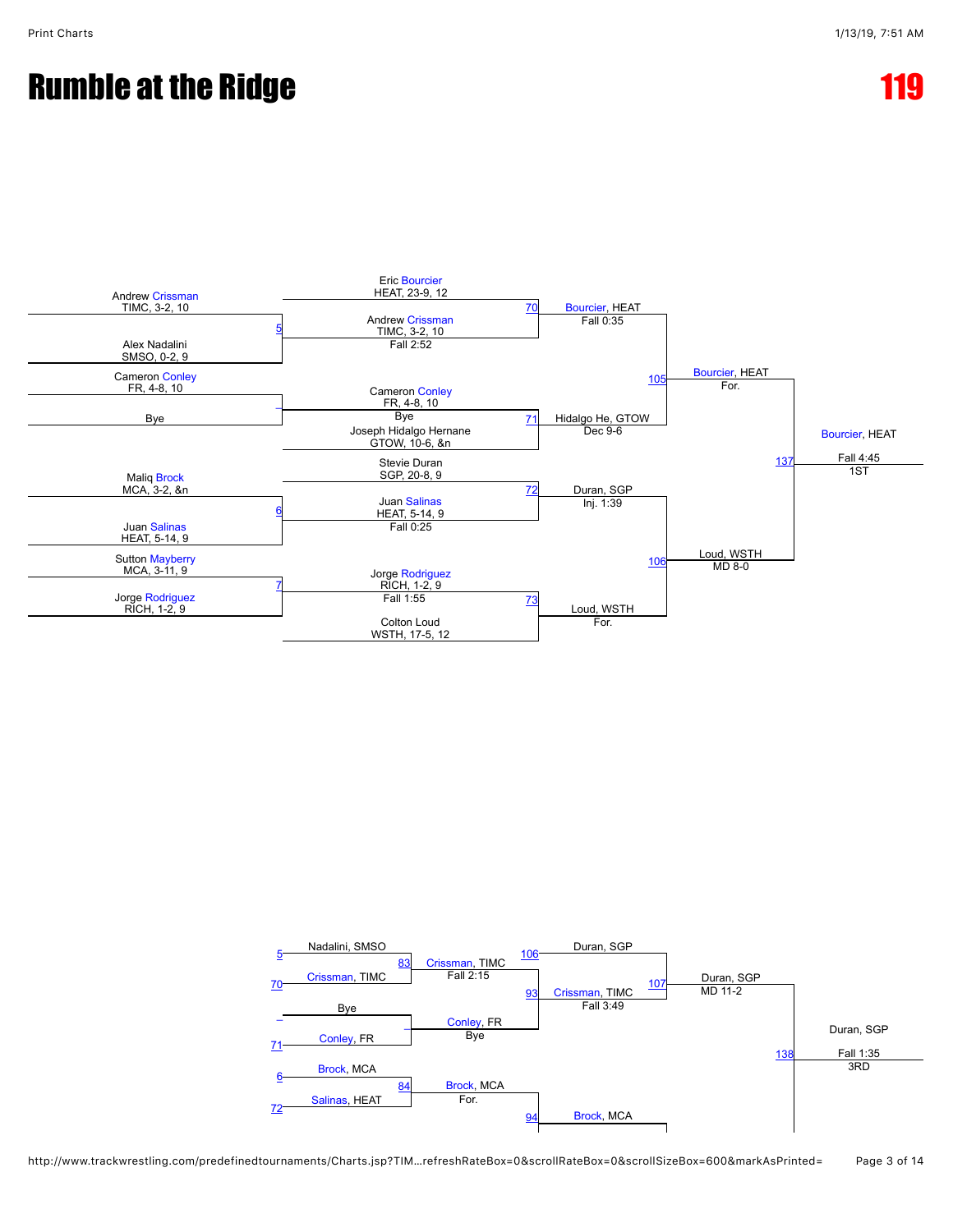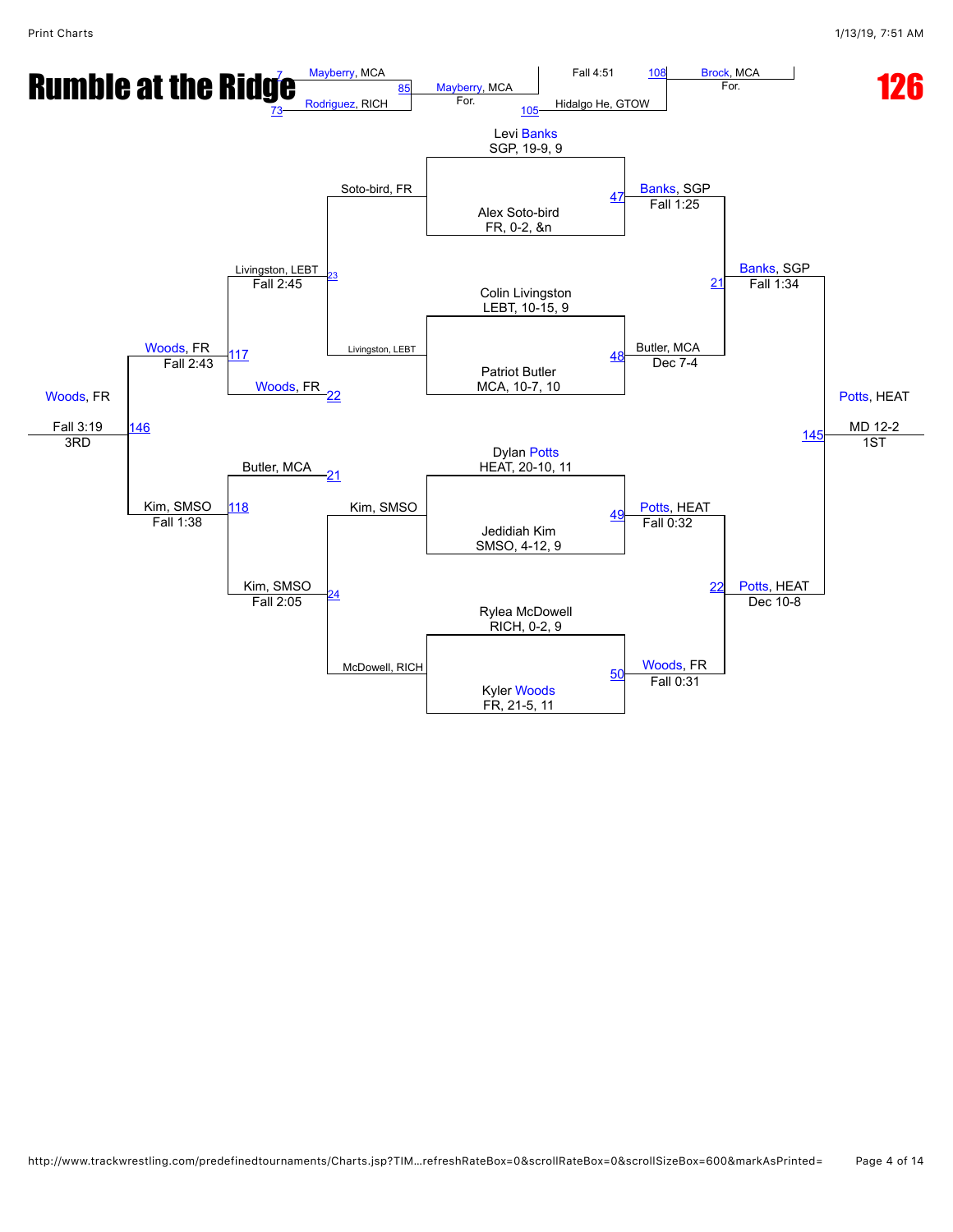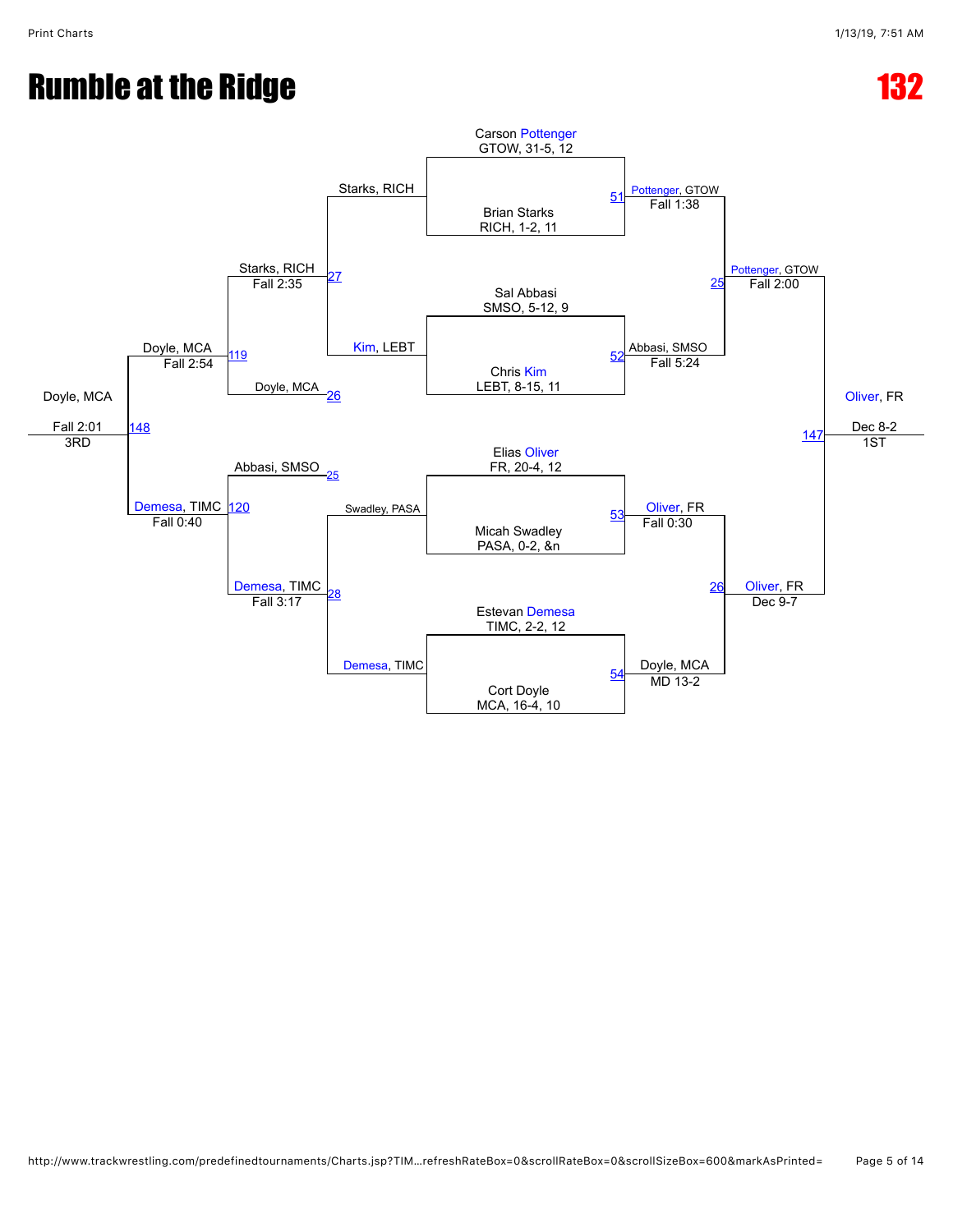

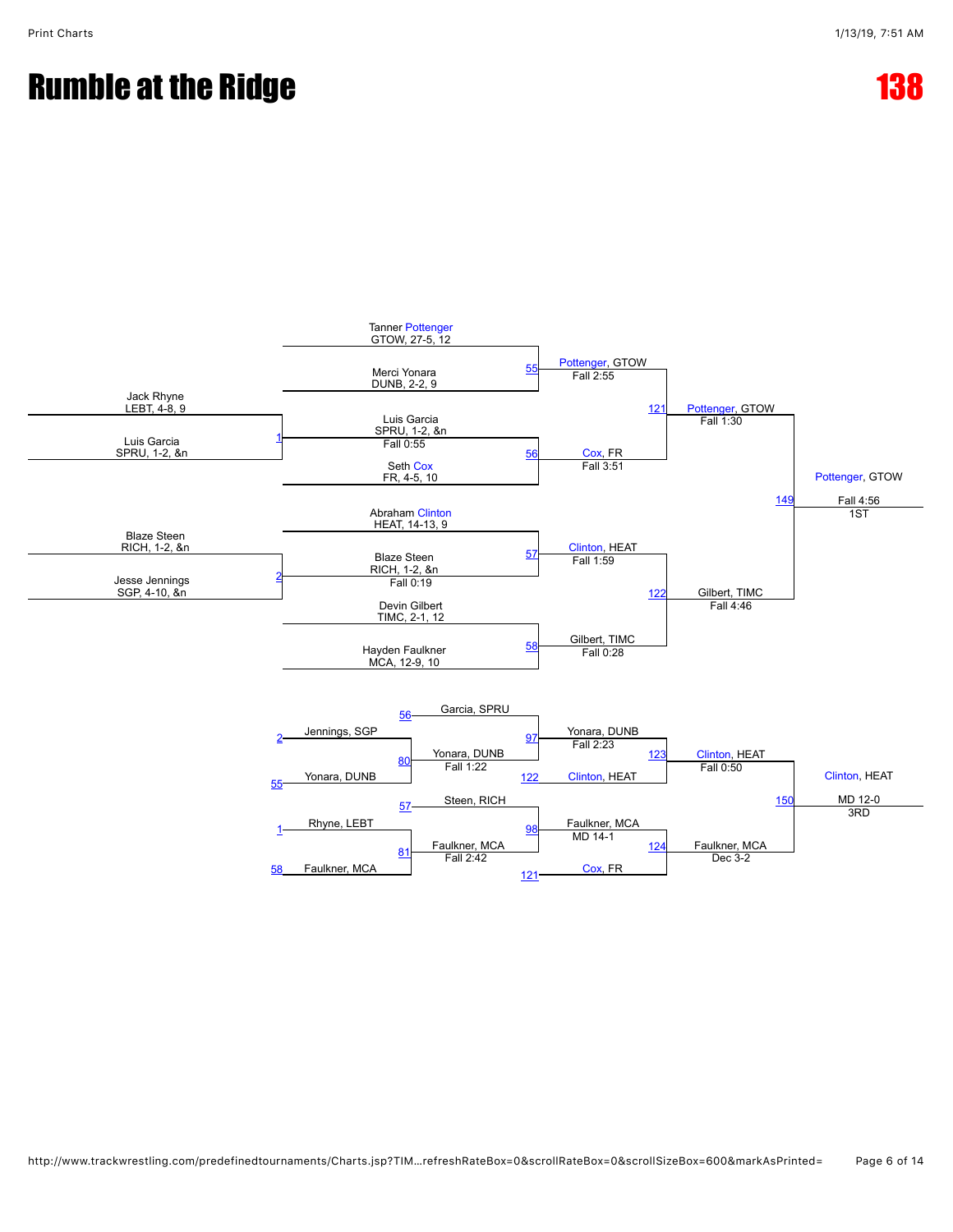

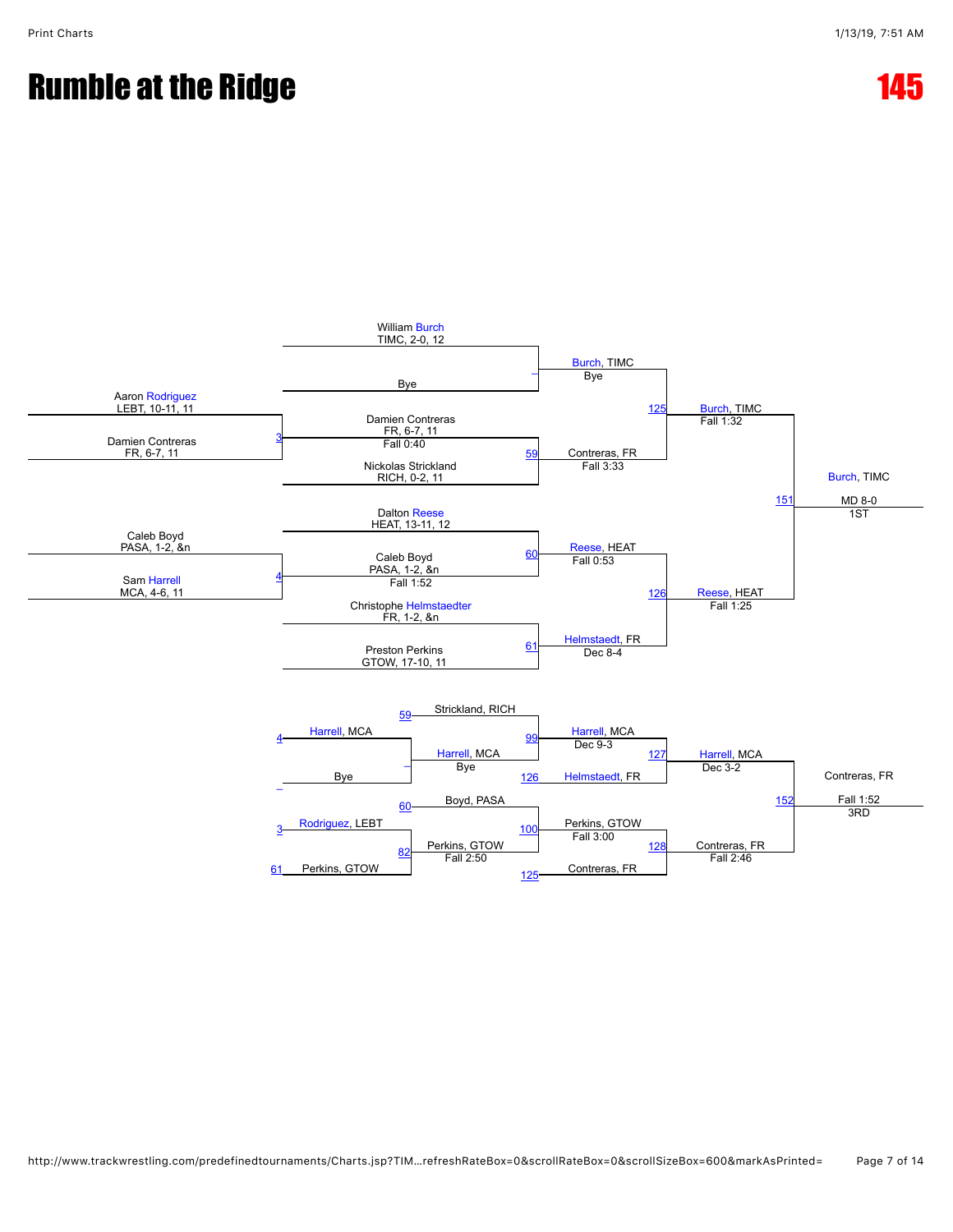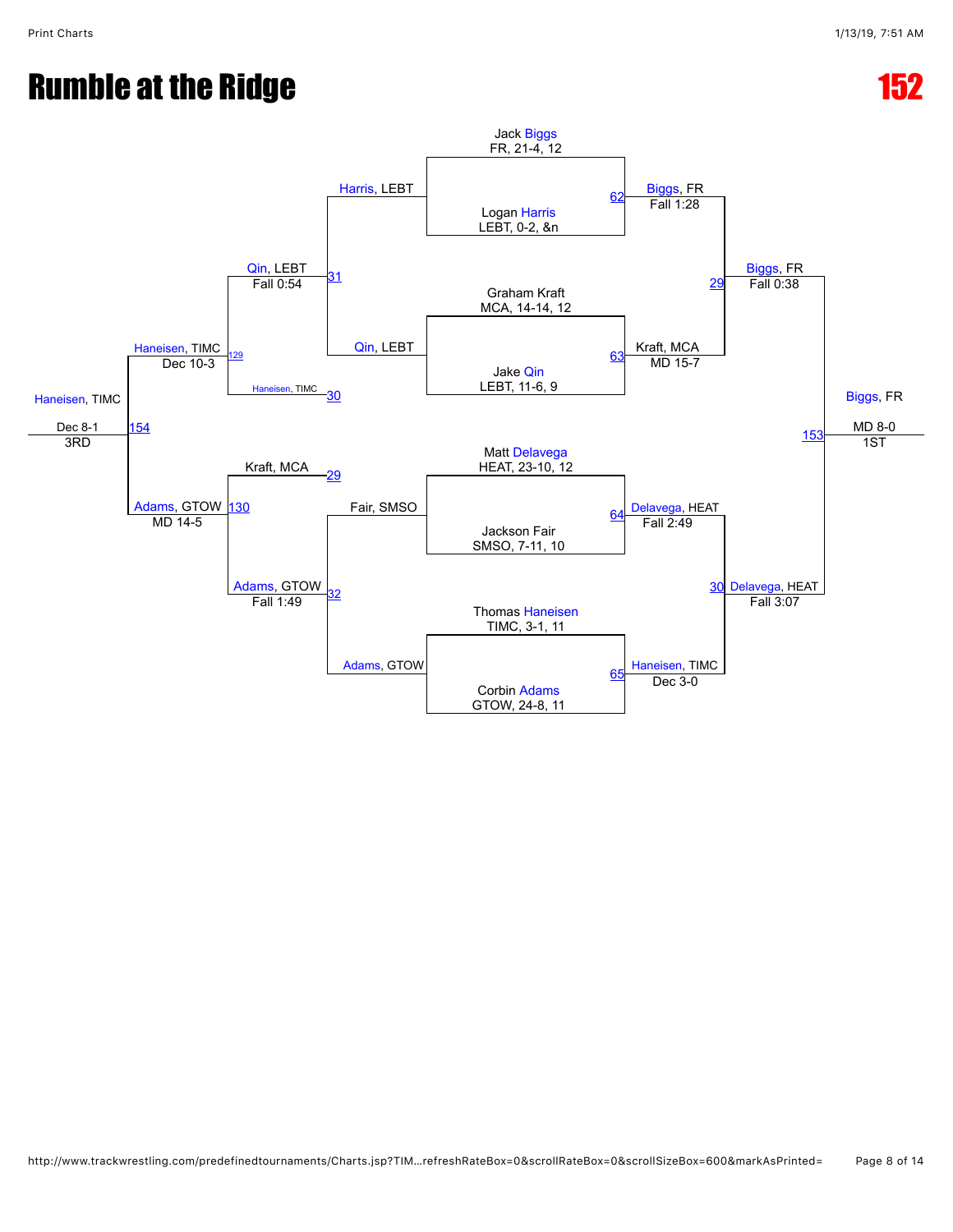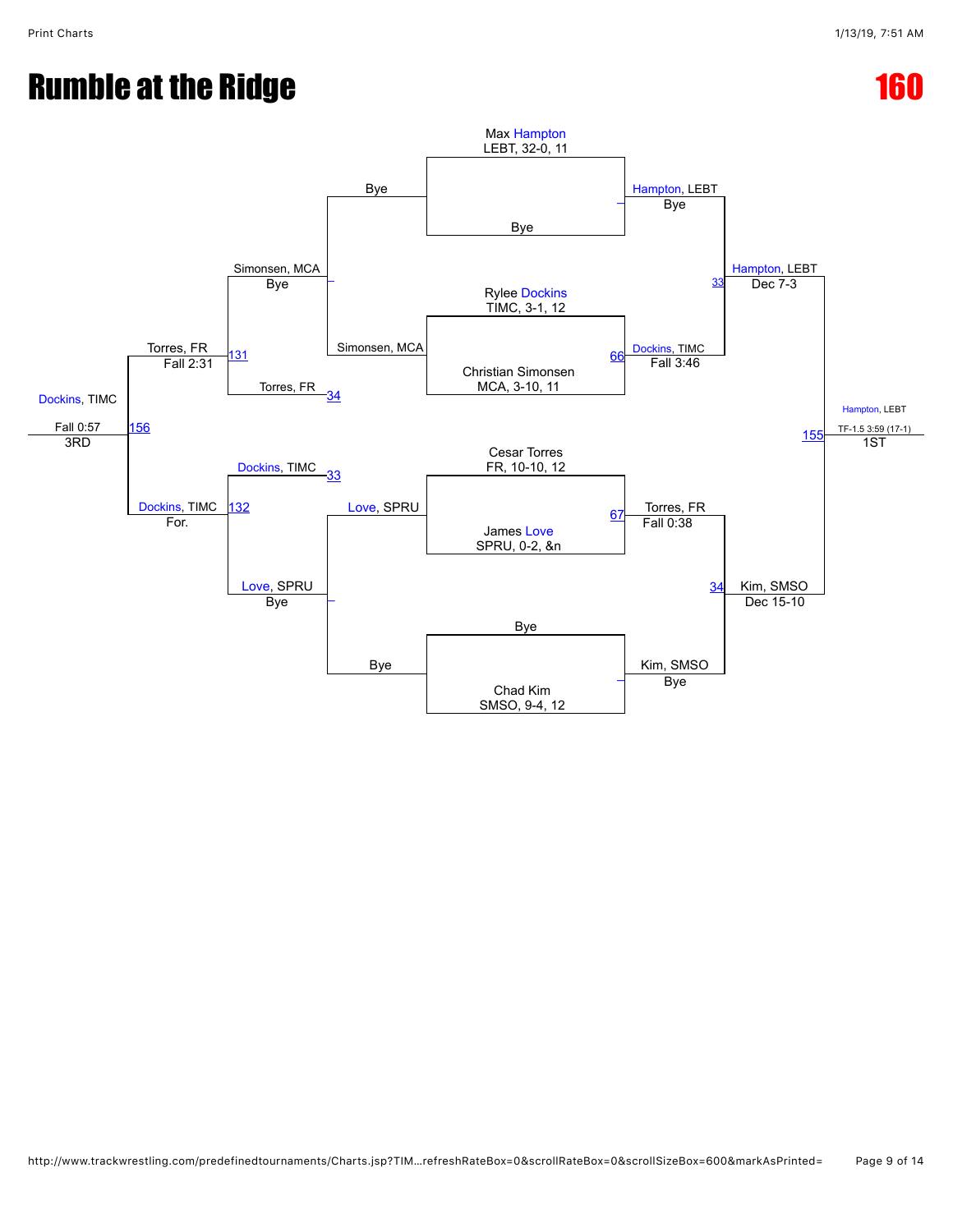



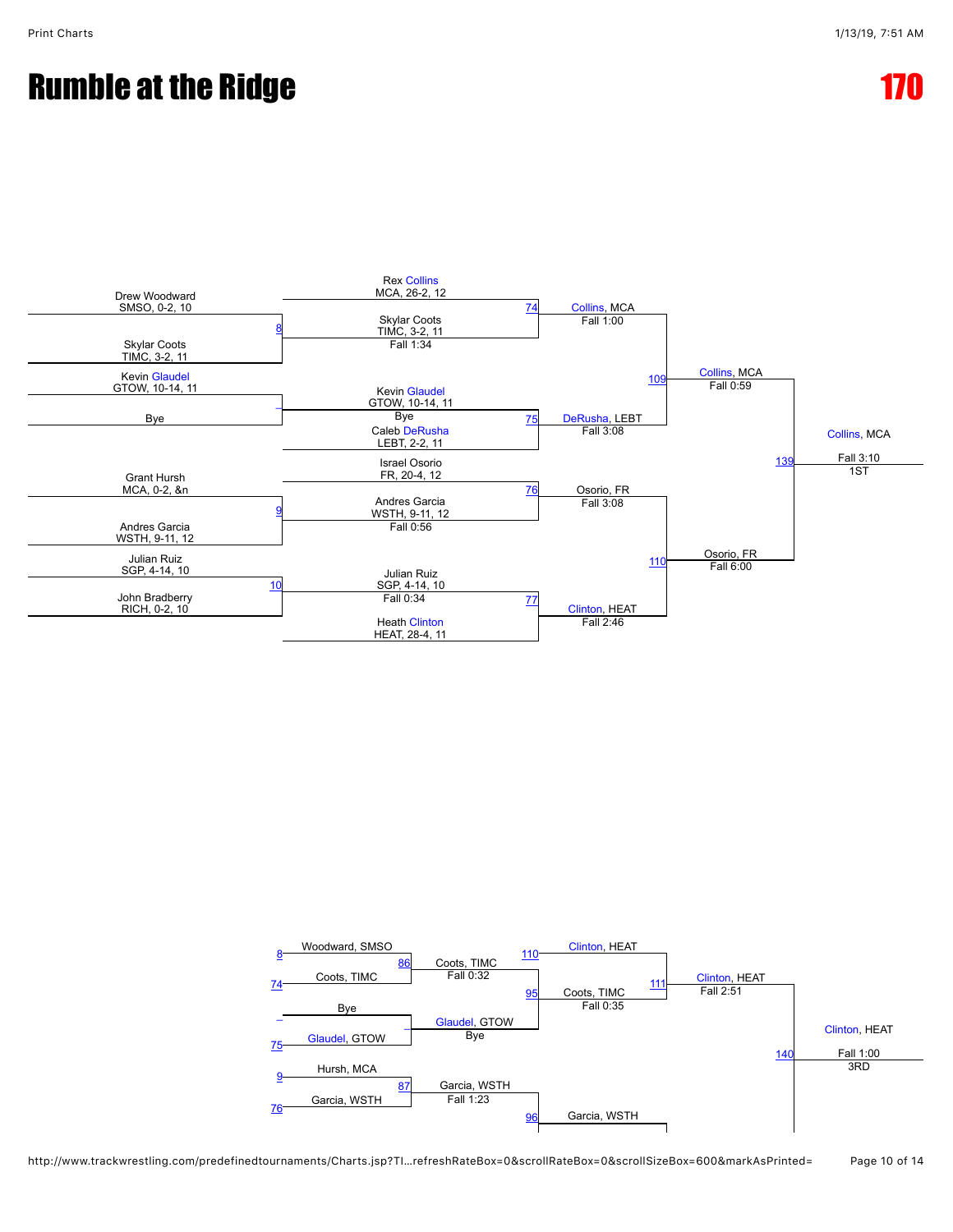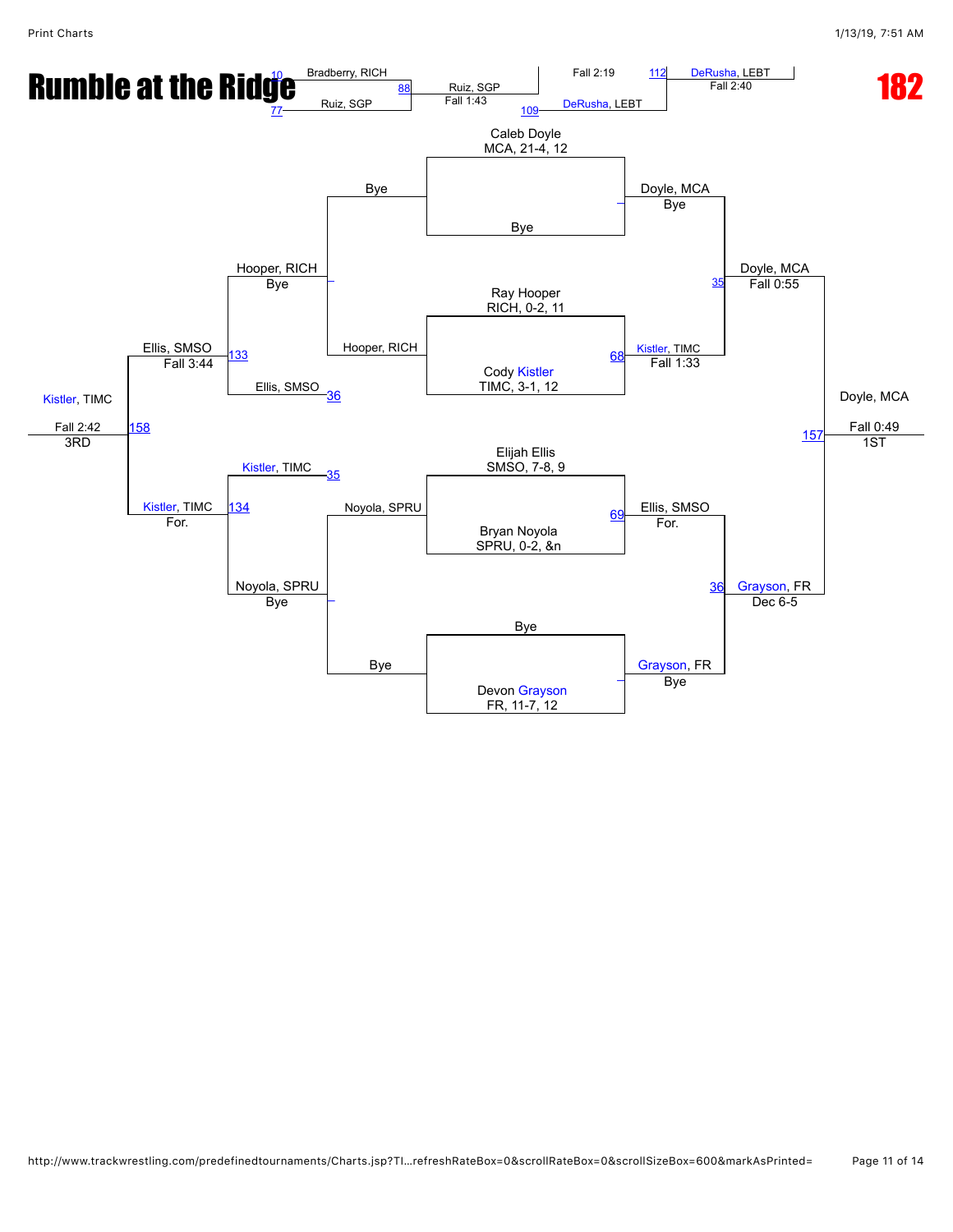

**1ST**

Alex Loftus, SMSO, 0-2, 11 **2ND**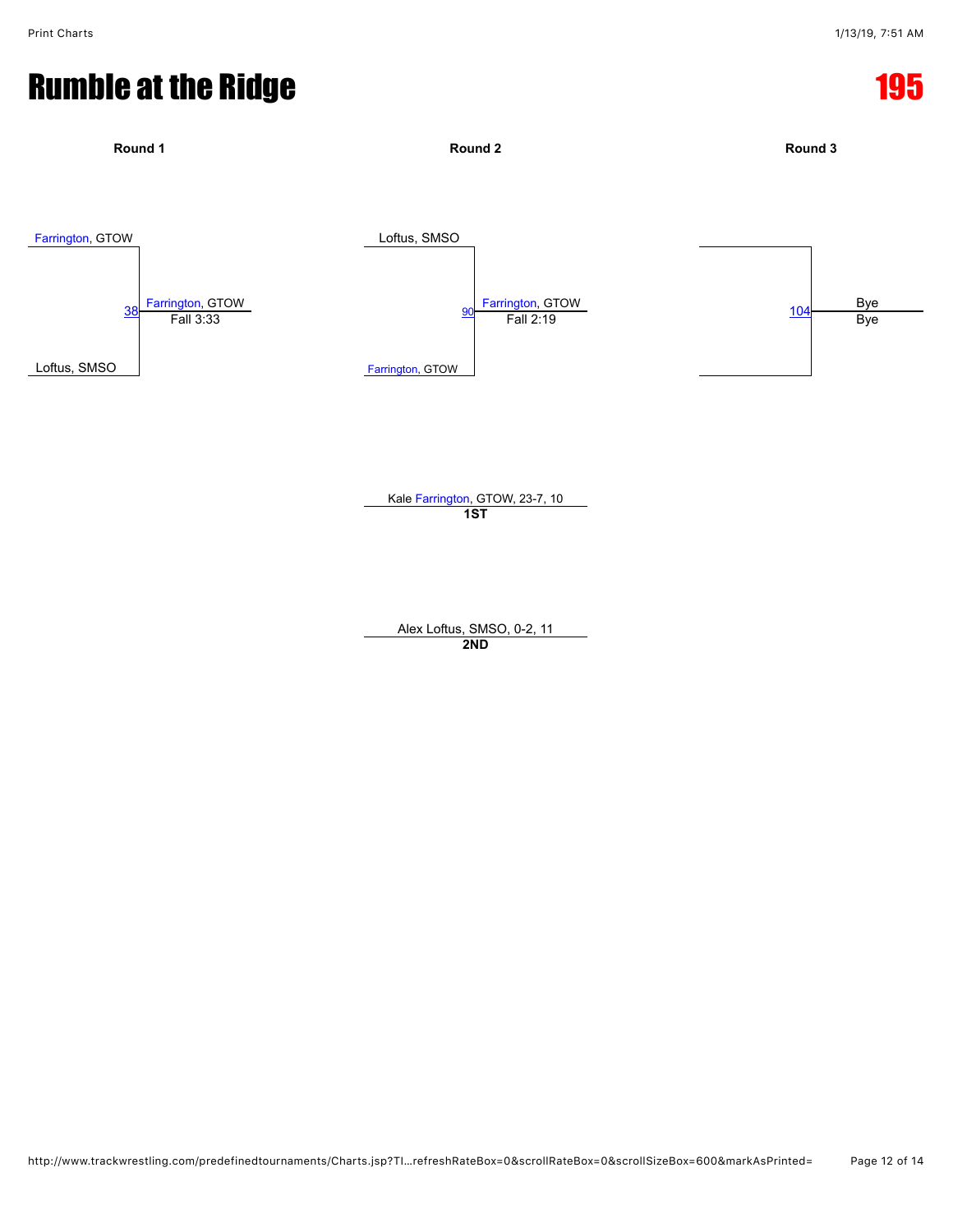